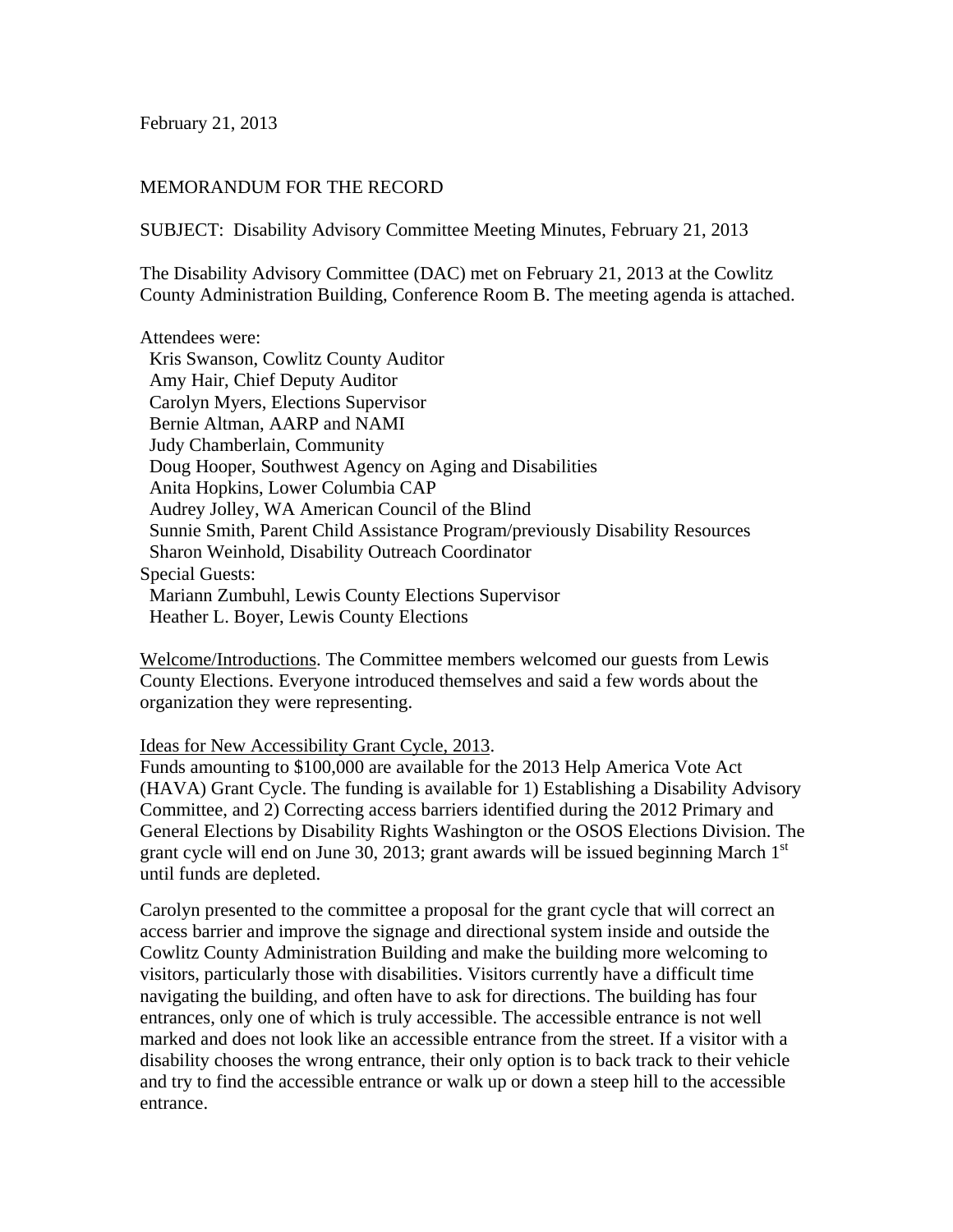Carolyn showed samples of outdoor and indoor signs that are easy to read and facilitate navigation to the proper entrance or office. The outdoor signs or "directories" would be placed at each entrance so they are visible from the vehicle. Considerable discussion followed on what should be included on the signs. For example, should the sign use directions, e.g., "east", "west", etc., or should the signs show the address of where the sign is located? Audrey is visually impaired and uses the Para Transit bus service when visiting the Administration Building to vote, attend committee meetings or conduct other business. The driver will ask which entrance she would like to be dropped off and picked up. Audrey said she cannot describe the location of the accessible entrance and often gets dropped off at another entrance or the driver who comes to pick her up waits at another entrance. Members said the accessible symbol (wheel chair) should be included on the sign to make it clear which entrance is accessible. The indoor signs should show the visitor where he/she is, the location of the business offices, and the way to the accessible bathrooms and elevator.

A member asked if braille would be on the signs. Audrey said many blind people do not use braille, but audio on the elevator would be very helpful. The audio could state the floor and direction to the offices on that floor, e.g., "First floor, Elections Department to the left, Building and Planning Department straight ahead, etc." Members suggested a floor plan be included on the Cowlitz County website.

Committee members were very enthusiastic about the proposal and agreed the "wayfinding" signage and directional system will be a vast improvement and help meet the needs of persons with disabilities and other visitors to the Administration Building. The signs will make the building seem more welcoming and easier for people to visit the Elections Department or conduct other business. The members unanimously agreed the grant proposal should be submitted. If the grant funding is approved, Carolyn plans to work with the Secretary of State's design specialist and committee members to develop clear and consistent signage.

## 2012 Elections.

2012 was a busy year for elections. 2013 will likely have only two elections, the Primary and General Election. During 2012, about 70% of all ballots were returned through the accessible ballot boxes. It appears that ballot box usage may level off at about 70%.

During 2012, 4-5 voters used the eSlate in each of the Primary and General Election. We offered, but did not get much response to take the eSlate to nursing homes or assisted living facilities. The ballots for both the Primary and General Election were long, with many propositions and candidates. For the homes and facilities that responded, we found most residents found it easier and preferred to walk through the ballot with someone, vote in the normal manner and put the ballot in a ballot box rather than vote on the eSlate.

The Elections Department prepared an audio voters' pamphlet for the General Election. Audrey stated she used the Audio Voters' Pamphlet and found it to be very helpful. She said it was clear and understandable. She suggested the pamphlet would be easier to use if the user could go directly the section(s) where they wanted additional information, e.g., to propositions, county offices or state offices, instead of going through the entire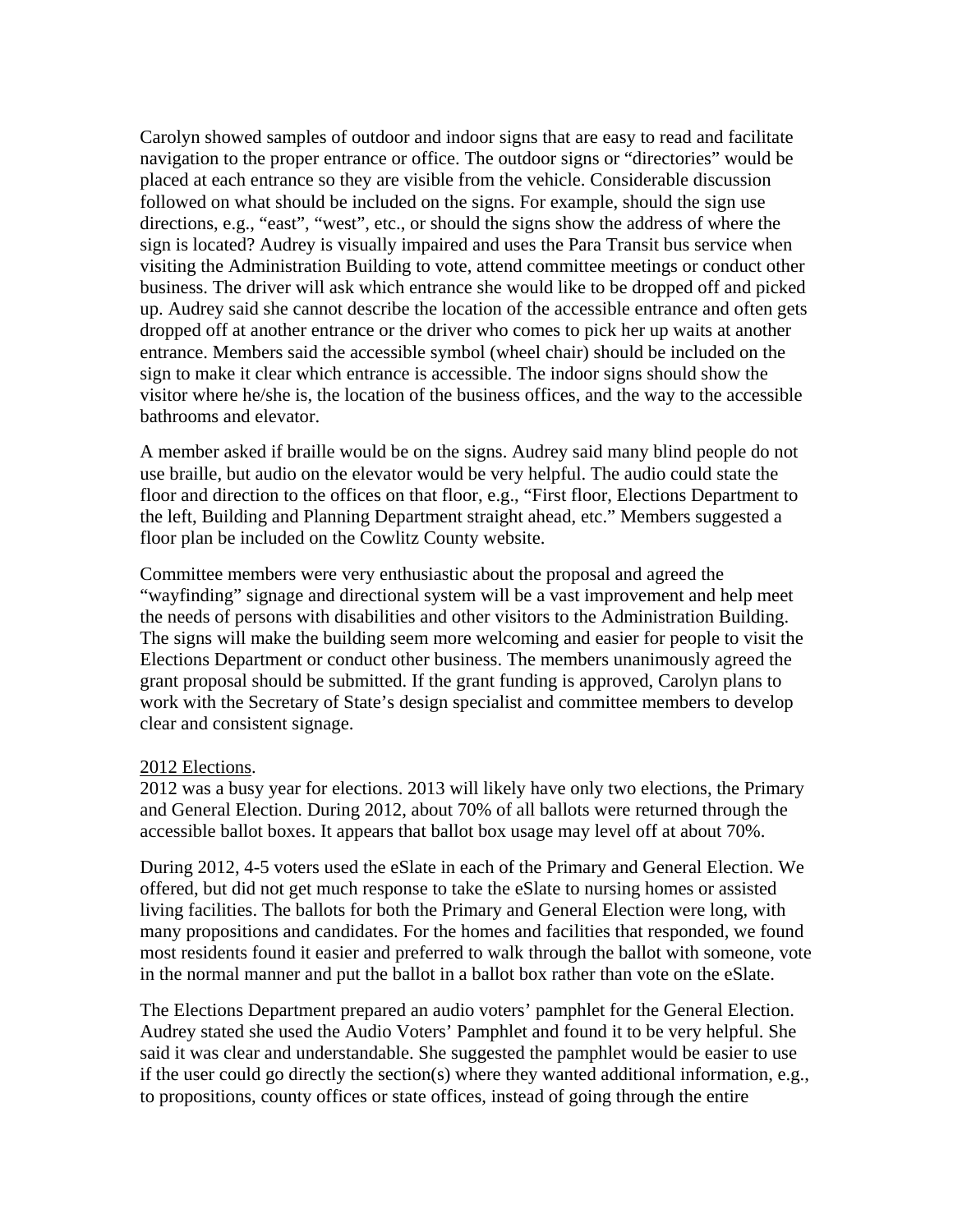pamphlet to find the section. This is a great suggestion and we will keep it in mind when we prepare the next Audio Voters' Pamphlet.

#### Summary of 2012 Activities.

The members discussed the activities the committee participated in during 2012. - The committee met 2 times in 2012, in February and August. The meetings were aligned to elections, giving committee members an opportunity to vote on the eSlate. - The committee participated in the Senior Connections Fair in May. Tom Allman from the Secretary of State's Office joined us for most of the day. The Fair was held at the Mall, there were many vendors and turnout was high. This was a wonderful opportunity to meet seniors and persons with disabilities, provide information on our accessibility improvements and demonstrate the eSlate.

- The Elections Department hosted eight "Seniors Events" from October 2011 through July 2012 to honor seniors who have voted for 50 years or more. A Cowlitz County Commissioner and Kris Swanson participated in every event. Partners included the Southwest Agency on Aging and Disabilities, Lower Columbia CAP, and AARP. The events were held throughout the county at Granges, Senior Centers, Community Centers and assisted living facilities. Over 400 seniors participated.in the events, learned about our accessibility improvements and the eSlate, heard about other resources available to seniors, shared their voting stories and had an enjoyable experience.

- The Elections Department had a booth at the Cowlitz County Fair. The booth had many activities including voter registration, an opportunity to test the eSlate and vote a sample ballot, and a chance to hear about the accessibility improvements in Cowlitz County. - Several Cowlitz County assisted living/"congregated living" facilities were given the opportunity to participate in a pilot DVD Video Voters' Guide Pilot Project. The facilities received a free DVD that provided information about the federal and statewide candidates and propositions on the 2012 General Election ballot. The goal was to help voters understand the issues and learn more about the candidates prior to voting.

Activity Plan for 2013. Committee members reviewed a DRAFT 2013 Disability Advisory Committee Plan to Increase Accessibility to Voting and Voting Materials for Persons with Disabilities. Members expressed the committee should continue to participate in the Senior Connections Fair, which will be on May 1, 2013 and the Cowlitz County Fair, which is scheduled for July 25-28, 2013. Anita suggested to increase DAC membership, we might want to include an event notice in the Daily News announcing our DAC meetings. Everyone agreed and this will be added to the DRAFT plan. After further discussion a motion was made by Doug and seconded by Anita that the 2013 plan be approved. The members unanimously approved the plan. The approved 2013 Disability Advisory Committee Plan to Increase Accessibility to Voting and Voting Materials for Persons with Disabilities is attached.

Proposed Legislation. Members reviewed proposed legislation, particularly HB 1290, which requires a ballot drop box be placed at colleges, school district headquarters, and each high school. This would require 12 ballot drop boxes in Cowlitz County. We currently have 6 and we would have to move them or add 12 more. Members expressed